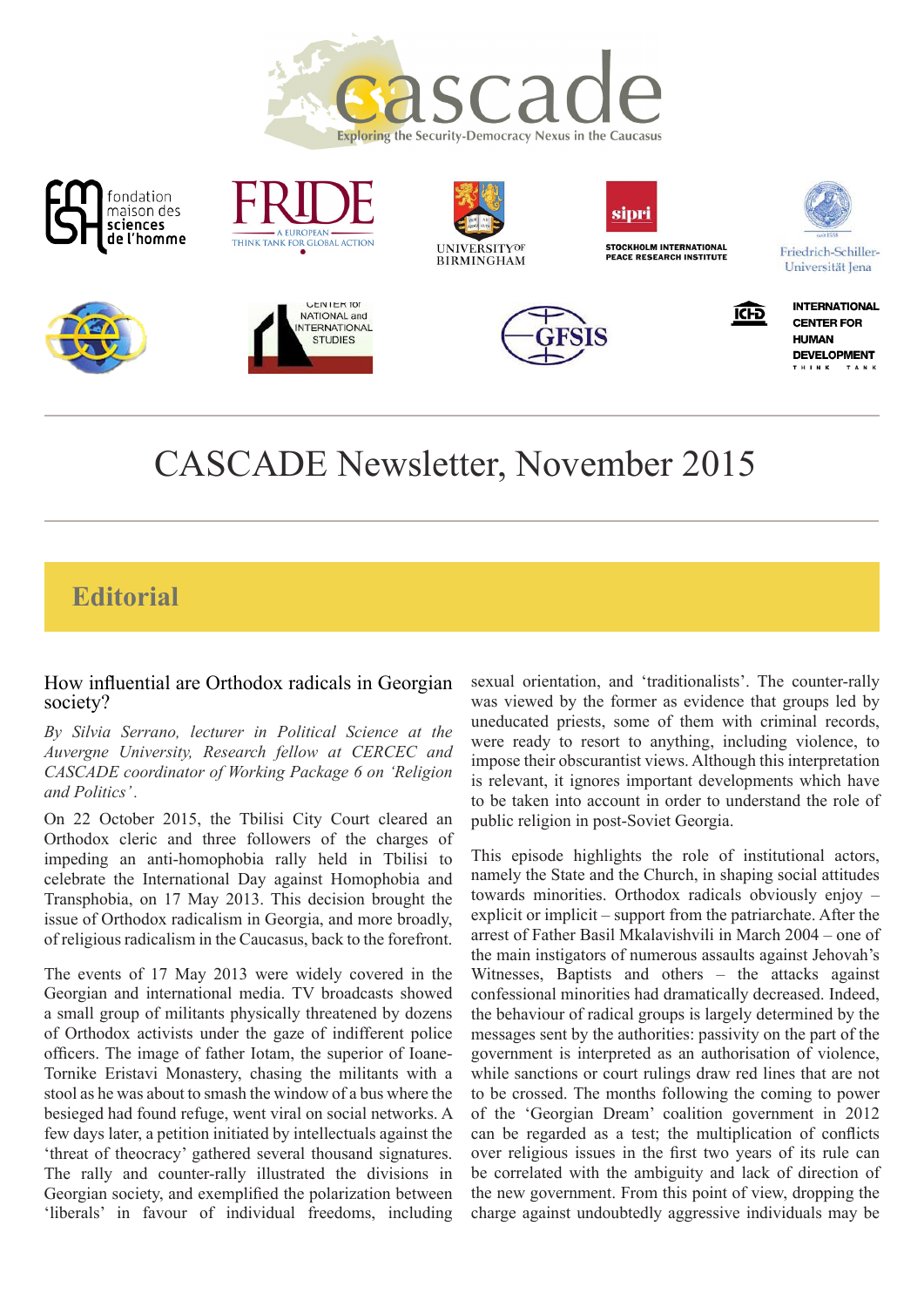interpreted as a signal that violence against minorities' rights advocates is tolerated by the state. At the time of writing, the prosecutor had not appealed.

The assertiveness and high visibility of radical groups is often analysed as evidence of the growing influence of the Orthodox Church over Georgian society. However, being active does not mean representing majorities in society. 'Traditional values' often referred to in public debate, although seldom defined, are certainly cherished by many Georgians. But it does not mean that they support violence against minorities' rights advocates nor that they share the hate speeches delivered by some priests in their sermon. A few days after 17 May 2013, when radical associations called for a second rally, no more than a few dozen people gathered and it went unnoticed.

Indeed, the most remarkable development stemming from the rally two years ago was the fact that discrimination according to sexual orientation became a public issue. It illustrates the transnational dimension of social questions now debated in post-Soviet societies. It also sheds light on the role of NGOs in defining the topics to be discussed, while the Church finds it difficult to set the agenda on a broader range of social issues. Focussing on social issues such as homosexuality is hence viewed as a means to

strengthen the ties between the Church and the 'people'. In other words, it may be better analysed as an alternative survival strategy to compensate for its lack of an audience on religious issues. Hence, the rise of Orthodox activism should not be considered as evidence of desecularisation, but rather as a politicisation of religion to counterbalance a still weak religiosity.

The process of reshaping the relation between the religious and the political in Georgia and across the Caucasus lies at the heart of Work Package 6 in the Cascade project. This Work Package looks into the complex and often contradictory dynamics that the dominant paradigm of secularisation / desecularisation cannot alone explain. In order to avoid the trap of simplification, this CASCADE research Work Package seeks to develop theoretical tools to address two mirroring processes: secularisation from below and desecularisation from above, a notion more explicitly expressed by the French 'délaïcisation'. Facing indifference from large segments of the population towards its teachings, the Church, seeks to respond by challenging the secularity of the state; dynamics that are unfolding in other parts of the Caucasus and have their impact on shaping social developments in the region.

# **Publications**

#### **CASCADE Policy Brief, Neil Melvin and Giulia Prelz Oltramonti ['Managing Conflict and Integration in](http://www.cascade-caucasus.eu/wp-content/uploads/2015/11/D7.1-Conflict-and-integration.pdf)  [the South Caucasus: A Challenge for the European](http://www.cascade-caucasus.eu/wp-content/uploads/2015/11/D7.1-Conflict-and-integration.pdf)  [Union',](http://www.cascade-caucasus.eu/wp-content/uploads/2015/11/D7.1-Conflict-and-integration.pdf) 31 October 2015.**

In 2014–15, the South Caucasus entered a new phase of its post-Soviet development. Georgia's conclusion of an Association Agreement with the European Union (EU) in June 2014 and Armenia's accession to the Russianled Eurasian Economic Union in January 2015 were the culmination of a decade of efforts to engage the South Caucasus with parallel integration projects. Meanwhile resolving the conflicts in the South Caucasus remains a key issue for the region's political stability and economic prosperity. In 2015–16, as the EU looks to reshape its role in the South Caucasus through reviews of its European Neighbourhood Policy (ENP) and its European Security Strategy (ESS), it will need to identify how it can formulate effective strategies to resolve the protracted conflicts in the absence of the offer of membership.

#### **CASCADE Working Paper, Jos Boonstra (FRIDE): ['The South Caucasus concert: Each playing its own](http://www.cascade-caucasus.eu/wp-content/uploads/2015/09/WP-128-ok.pdf)  [tune',](http://www.cascade-caucasus.eu/wp-content/uploads/2015/09/WP-128-ok.pdf) 28 September 2015.**

The countries of the South Caucasus have very different

interdependent relations with the EU, Russia, Turkey, the United States (US) and Iran. Tensions between the EU-US and Russia over Ukraine are further entrenching these interdependent relations and hampering development in the South Caucasus. How can Brussels increase its engagement in this important region in order to reduce Russian dominance and bolster security and democracy?

#### **CASCADE Policy Brief, Kakha Gogolashvili (GFSIS): ['State of the fight against corruption in](http://www.cascade-caucasus.eu/wp-content/uploads/2015/10/D5.1-State-of-the-Fight-of-Corruption-in-South-Caucasus.pdf)  [the South Caucasus',](http://www.cascade-caucasus.eu/wp-content/uploads/2015/10/D5.1-State-of-the-Fight-of-Corruption-in-South-Caucasus.pdf) 10 August 2015.**

This policy brief examines anticorruption policies in the three South Caucasus countries over the past two decades in light of their cooperation and commitments with the EU. From the point of view of democratic tradition, rule of law and governance, Armenia, Azerbaijan and Georgia were pretty much equal when they became independent in 1992. Ten years later, all three countries were still facing similar governance problems. These included: the disconnect presided over by ruling elites between economic development and good governance; the lack of instruments for democratic oversight and monitoring; and a weak demand f[or](http://www.ceps.be/system/files/CEPS%20Essay%20No%2017%20Fragmented%20Neighbourhood%20-%20H%20Kostanyan%20L%20Delcour.pdf) democracy and governance free of corruption.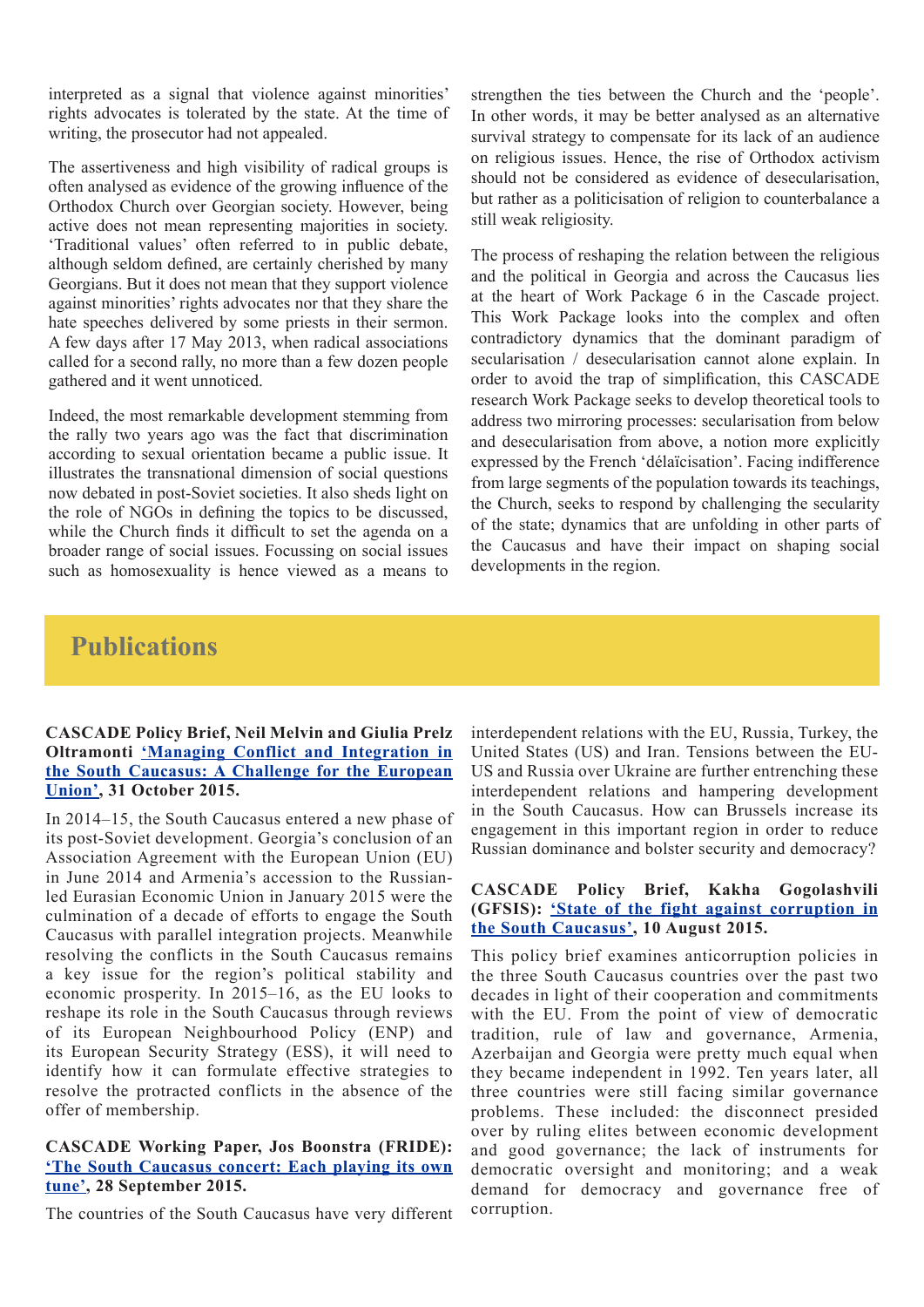**Article, Sophie Hohmann: 'Domestic violence in the Southern Caucasus: Armenia and Azerbaijan', Revue d'Etudes Comparatives Est-Ouest, Vol. 46, N°2, 2015.** 

Based on data collected between 2010 and 2014 and on taking into account various approaches, this article, available only in French, seeks to understand changes in gender relations in post-Soviet Armenia and Azerbaijan.

How do socio-economic and political factors combine to explain protests related to gender relations? A shifting equilibrium and the transformation of the established social order in these societies have provoked tension in gender relations and social relations more broadly. The concept of a 'collapse of the masculine' or a 'crisis of masculinity' in the post-Soviet era seems relevant in this field of research.

### **Events**

#### **CASCADE seminar: 'The role of the EU, Turkey, Russia, the US and Iran in South Caucasus development and security', 12 October, Mission of Georgia to the European Union Brussels.**

On 12 October 2015, at the premises of the Georgian Mission to the EU, the first CASCADE event in Brussels took place. The seminar: *'The role of the EU, Turkey, Russia, the US and Iran in South Caucasus development and security'*, organised by FRIDE, highlighted the recently-published CASCADE working paper *'The South Caucasus concert: Each playing its own tune'*, written by FRIDE researcher Jos Boonstra. The paper was presented as 'food for thought' generating interesting debate among the panellists and the audience.

Under the generous hospitality of H.E Ambassador Natalie Sabanadze, who opened the seminar, the discussion focused on the dense web of interdependencies around the South Caucasus and external actors' interests in the region over governance and values; security and conflict; and trade and energy.

In his keynote speech, Gunnar Wiegand, Director for Russia, Eastern Partnership, Central Asia, Regional Cooperation and OSCE, in the European External Action Service, praised Boonstra's paper but also constructively took up minor 'flaws' in the paper, by stating for example that China should also have been included as a player in the region, at least in the sphere of economic influence. Moreover, he stated that the EU is definitely a 'Merchant' since the EU is the primary trade partner in the South Caucasus, but not a 'Vicar'. The 'EU does not preach to its partners but it advocates that they have to pursue deeper democracy in order to achieve stability'.

The event consisted of two interrelated parts, the first focusing on how do regional and global actors seek to promote their values in the region and the second focusing on how the countries of the South Caucasus seek to strengthen their security with the assistance of external actors.

During the first panel, Nigar Göksel, senior analyst in the International Crisis Group, Neil Melvin, senior researcher at SIPRI, and Amanda Paul, senior policy analyst at the EPC, together with Gunnar Wiegand outlined the objectives of the EU, Russia, Turkey, the US and Iran in the region in the context of the ongoing crisis in Ukraine and the tensions between the West and Russia while raising questions that need to be addressed at a high political level. Ms Göksel pointed out that there is no information-sharing between Ankara and the West and given the fact that Turkey realised its limits in terms of foreign policy outreach in the region, raised the following query: 'What the EU and the US can do with Turkey in terms of cooperation in the South Caucasus?'

Neil Melvin wondered 'how far will Russia go to achieve its goals in the South Caucasus?'. Leverage and influence in the region stems from the protracted conflicts, thus it is not in the Kremlin's interest to resolve or change the status quo in the region. In Iran's case Amanda Paul's main message was that Tehran has a long way to go in realising all hypothetical future expectations.

In the second panel Leila Alieva, president of the Centre for National and International Studies, stressed the importance of the extra-regional competition and how it affects the South Caucasus states in conducting their foreign policy. Kakha Gogolashvili, director at the Centre of EU Studies at Georgian Foundation for Strategic and International Studies touched upon Georgia's relations with each of the major external actors, underlining the good partnership with Turkey, the US's declining role and its replacement by the EU's presence and the low potential in regard to Tbilisi's future cooperation with Tehran. Finally, Hrant Kostanyan, researcher at the CEPS, emphasised the fact that the EU will have to deal, sooner or later with the Eurasian Economic Union (EEU), and stressed that Armenia is an interesting casestudy of an EEU member who wants to forge close ties with the EU.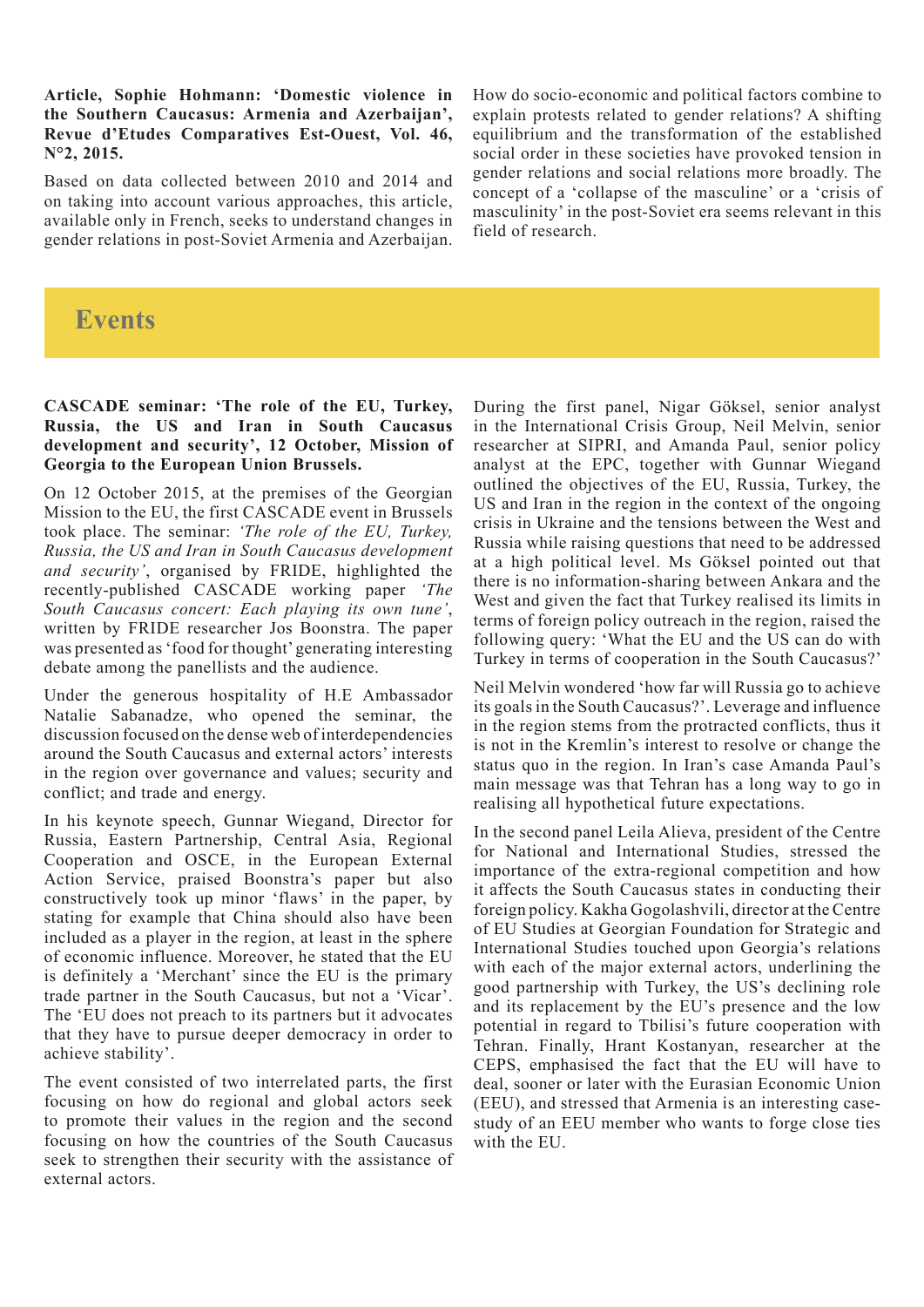The event was a success, given the vigorous participation in the debate of about 90 participants, from EU institutions, member state representations, academia and NGOs. This sent very promising signals about the future of CASCADE events and the impact of the project, not only among policy makers but also among a broader audience.

#### **CASCADE research seminar: 'The North Caucasus between Kadyrov and Al-Baghdadi', 28 October 2015, Centre d'étude de la vie politique (CEVIPOL), Brussels, CECID Université Libre de Bruxelles.**

*Speaker*: Ekaterina Sokirianskaya, Project Director, Europe and Asia Programme, International Crisis Group

*Discussant*: Anne Le Huérou, Reader, University Paris Ouest Nanterre La Défense and Associate Researcher, CERCEC (EHESS/CNRS)

For two decades the North Caucasus conflicts was among Europe's deadliest. Two bloody wars in Chechnya caused tens of thousands of deaths among Chechen civilians and Russian military. Chechen nationalist insurgency, transformed into an Al-Qaeda associated Jihadist movement in 2007 when its then leader Dokku Umarov declared a regionally based Caucasus Emirate (Imarat Kavkaz), which aimed to create an Islamist state based on Sharia law in the entire North Caucasus region. Since 2009 the epicenter of violence shifted from Chechnya to Dagestan where the conflict has always been religiously motivated. In 2010-2011 Dagestan was a full blown guerrilla warzone with attacks taking place daily. But in 2014 the number of victims of conflict decreased by 46 per cent, which some experts explain by the role of security services, while others by a mass exodus of local fighters to Syria to join the Islamic State (ISIS) or pro-al-Qaeda groups associated with Dzhebkhat al-Nusra. Indeed, state security services continue their heavy-handed counter-insurgency, while the influence of ISIS among regional radicals is growing: an estimated 2,400 Russian citizens are fighting in Syria, the leaders of formerly Al-Qaeda associated with the terrorist organisation 'Caucasus Emirate' overwhelmingly swore allegiance to ISIS leader Abubakr Al-Baghdadi in 2015.

This lecture addressed the issues of what has happened to the regional conflicts and why have local insurgency agendas been superseded by ISIS. It first analysed the Chechen factor in the North Caucasus, reminded the audience about the model of conflict management applied in Chechnya, and then analysed its implications and shortcomings. It claimed that despite superficial appearances, what we see in Chechnya has little to do with the resolution of the Chechen conflict. The Chechen republic has gone through a major reconstruction, has suppressed insurgency, and improved its image and official economic indicators. Its leader, Ramzan Kadyrov, has special relations with President Vladimir Putin, more autonomy than other regional leaders and Moscow's near unconditional support. Kadyrov has used this to make Chechnya a virtually independent polity, with informal welltrained, combat-ready security structures inside the official ones, a parallel tax system, its own legal regime and, in effect, foreign relations.

However, the significant reduction in Islamist insurgency owes much to brutal force and widely applied collective responsibility. The status quo is based on military defeat of the separatists in an asymmetric war. Stability is fragile and overly personalised. The Kremlin has created and endorsed this system, but it does not control events on the ground, and while the Chechen leader's loyalty to the Russian president seems genuine, it is unlikely to be easily transferable to successors. If the political landscape were to change in Moscow, Kadyrov's army could well turn against the Kremlin.

North Caucasus conflicts are not just about Chechnya. Since 1999 when Vladimir Putin came to power on the wave of the war on terror, the conflict has spread from Chechnya to all North Caucasus regions, including the predominantly Russian Stavropol Kraj. The fundamentalist ideology has spread broadly, especially among the sizable Salafi community in Dagestan. Insurgency is the most visible expression of instability, but the root causes of continuing violence are multiple. The lecture then analysed the ethnic, religious, economic and social factors feeding the conflict.

Finally the issue of North Caucasus fighters in Syria was analysed in some detail, including the local security context which forced Jihadists to leave the region, the strategies ISIS used to recruit and factors explaining the defeat of the Caucasus Emirate to ISIS.

#### **Other events:**

• On 9-10 October 2015, Silvia Serrano, coordinator CASCADE Work Package 6 on Religion and Politics, delivered the presentation *'Sharing the non-sacred: Rabati and the display of multiculturalism'* at the conference *'Sacred Places, Emerging Spaces: Pilgrims, Saints and Scholars in the Caucasus and Beyond'*, organised by CASCADE partner Jena University (Germany).

• On 15 October, a CASCADE/CERCEC conference was organised in Paris, where Gavin Slade, post-doctoral fellow at the Freie Universität in Berlin presented his book *'Reorganizing Crime: Mafia and Anti-Mafia in Post-Soviet Georgia'* (Oxford: Oxford University Press, 2013).

• On 23-26 September 2015, Anne Le Huérou, researcher in CASCADE Work Package 7 on Conflict, Violence and Peace Building, delivered a presentation at the EISA 9th Pan-European Conference on International Relations: *'State violence as a discourse and as practice in post-Soviet Russia: from everyday police routine to Chechen conflict'*, Sicily (Italy).

• On 23-26 September, Aude Merlin, researcher in CASCADE Work Package 7 on Conflict, Violence and Peace Building, delivered a presentation at the EISA 9th Pan-European Conference on International Relations: *'War Habitus and Reintegration in Post-war Situations in Caucasus: The Case of War Veterans'*, Sicily (Italy).

• On 17-19 September, Anna Zaytseva, researcher in CASCADE Work Package 6 on Religion and Politics, presented a paper *'Social dimensions of religious*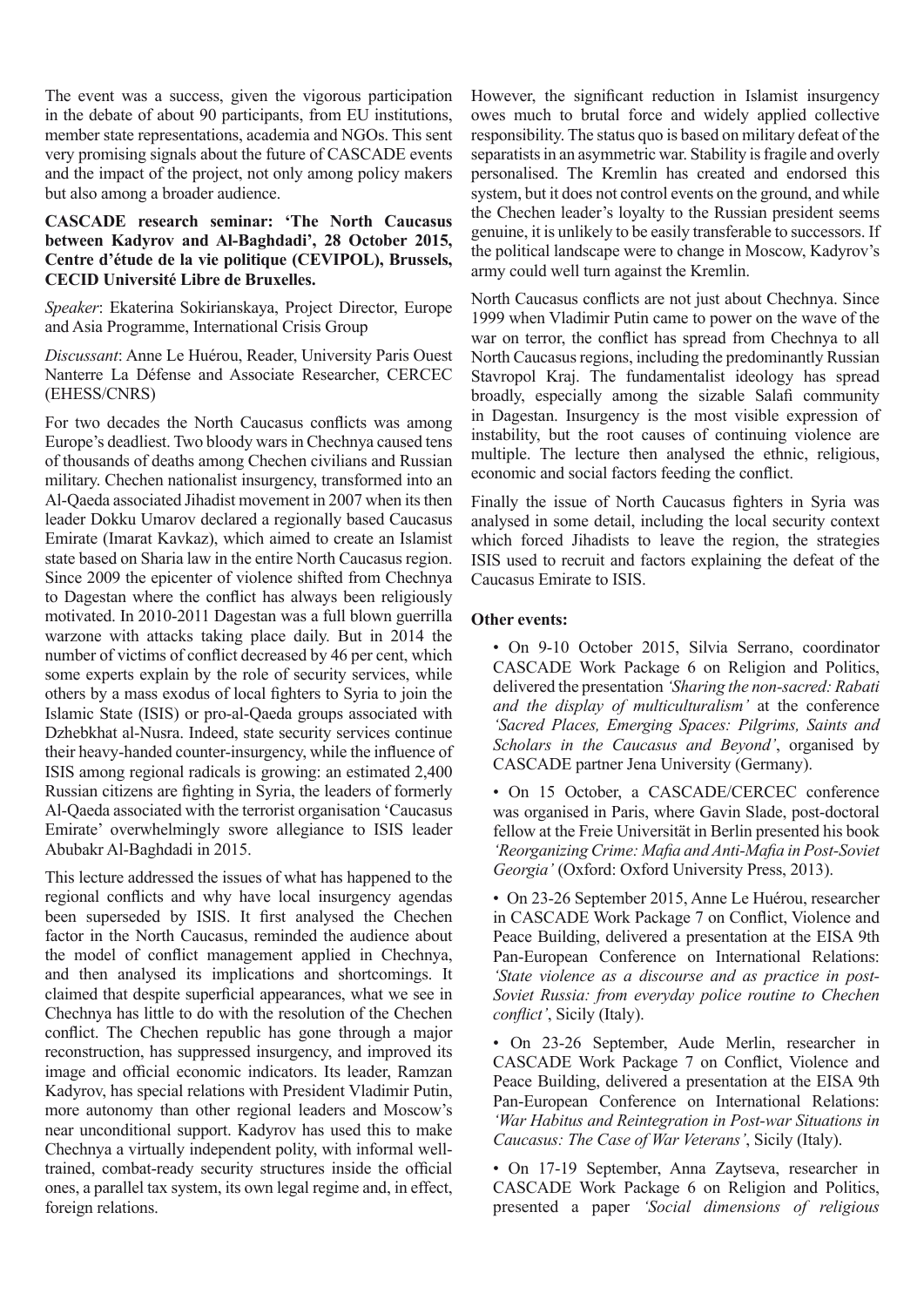*confrontations (on the example of a Dagestani village in the plain area)'* at the conference *'The North Caucasus as a space for intercultural dialogue'*, Piatigorsk (Russia).

• In August 2015, CASCADE researchers Anne Le Huérou, Neil Melvin and Silva Serrano attended the 9th World Congress of ICCEES (International Council for

East European Studies), and participated in the following panels: *'Aftermath of Civil Wars in Chechen and Abkhazian Politics'*; *'Politics of Religion and Ethnicity in Georgia'*; *'Eurasia's Changing Security and Economic Landscape'*, Makuhari, Japan.

## **Fieldwork**

#### **Fieldwork in Azerbaijan, in cooperation with ISSICEU, 28 September-2 October.**

CASCADE coordinator and researchers Laure Delcour and Kataryna Wolczuk conducted research in Baku from 28 September to 2 October. Their visit was designed as an exploratory mission to Azerbaijan as part of CASCADE Work Package 9 on Perceptions and Roles of the EU in the Caucasus. It was organised with the help of CASCADE's 'sister project' ISSICEU and its Azerbaijani partner Farda Asadov (Khazar University). Interviews were conducted with officials from the Ministry of Foreign Affairs and the Ministry of Economic Development, as well as a group of researchers and civil society experts.

#### **Fieldwork in Russia by Sophie Hohmann, [Arctic](http://site.uit.no/arcsus/)  [Research Coordination Network Project,](http://site.uit.no/arcsus/) Summer 2015.**

Sophie Hohmann carried out research fieldwork in Russia during the summer of 2015 in the region of Murmansk (Murmansk city, Apatity, Zapoliarnij, Nikel, Monchegorsk, Kirovsk, Teriberka) and in the Tajmir Peninsula (Norilsk and Dudinka). This project was carried out under the Arctic Research Coordination Network Project: Building a Research Network for Promoting Arctic Urban Sustainability (funded by the National Science Foundations, for 20132017). This is a multidisciplinary project which focuses on the interconnections between the development of resources, climate change, and demographic trends in major Arctic cities.

#### **Fieldwork in the North Caucasus with ISSICEU's support.**

IGRAS researcher Anton Gritsenko conducted field studies in the Republic of North Ossetia-Alania and the Kabardino-Balkarian Republic from 20 to 28 October 2015. His trip was related to the work on Work Package 4 (Local Economic and Social Development) and 5 (Political Order, Democratisation and Civil Societies); the main objective was a study of local modernization processes. He carried out a number of interviews with experts, farmers and businessmen, members of local NGOs and officials. The mission was organised with support from CASCADE's 'sister project' ISSICEU and its Russian partners from Kabardino-Balkarian State University, Aslan Chechenov, Timur Tenov and Alexey Gunya. In addition, Anton Gritsenko took part in the conference 'Sustainable Development of Mountain Territories' held in Vladikavkaz at the International Innovation Scientific-Technological Centre.

### **Announcements**

• On 20 October 2015, Giulia Prelz Oltramonti, researcher and teaching assistant at the Université Libre de Bruxelles and CASCADE researcher, successfully defended her doctoral thesis, entitled *'The exploitation of economic leverage in conflict protraction: modes and aims: The cases of South Ossetia and Abkhazia (1992-2008)'*. The thesis focuses on a key component of society relations, namely the creation and exploitation of economic leverage. It explores how and to what ends, in the context of protracted territorial conflicts, relevant actors craft it and use it. Two cases are examined, namely the South Ossetian and the Abkhaz protracted conflicts between 1992 and 1993 respectively, and 2008. By following the developments of the two protracted conflicts from ceasefire agreements to renewed high-intensity hostility, the thesis provides an analysis of the two cases that focuses on trends and multifaceted power dynamics.

• On 11 November FRIDE/CASCADE researcher Natalia Shapovalova passed her 'viva exam' at the University of Warwick (UK). Her PhD thesis focuses on *'Advocacy and interest group influence in EU foreign policy'* and one of the cases which she